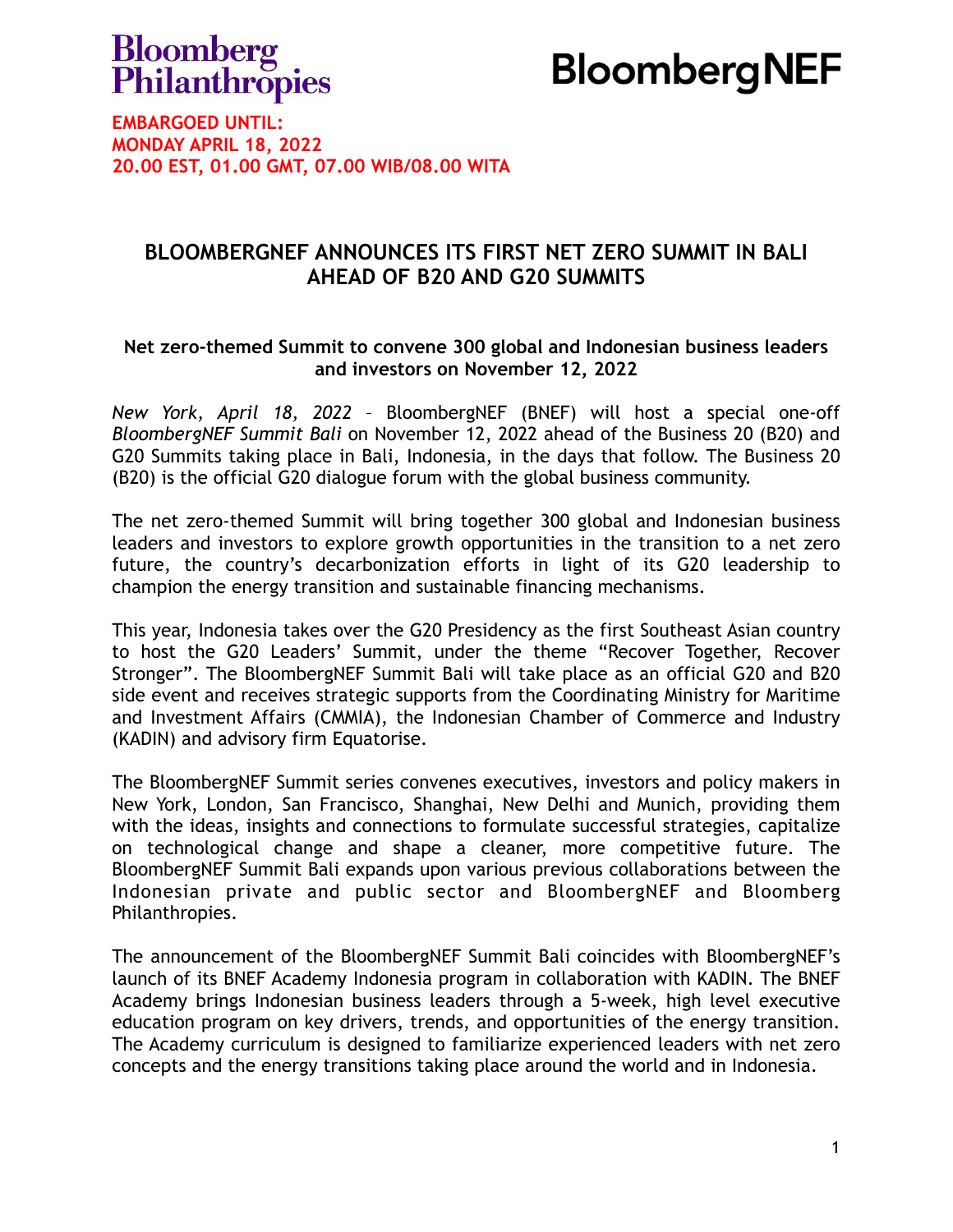### **Bloomberg Philanthropies**

**BloombergNEF** 

### **Michael R. Bloomberg, UN Secretary General's Special Envoy for Climate Ambition and Solutions, Founder of Bloomberg LP and Bloomberg Philanthropies, and B20 International Advocacy Caucus Member, said:**

"With the largest economy in Southeast Asia and enormous potential for clean energy development, Indonesia can help power the region's transition away from fossil fuels. By doing that, Indonesia can show how investments that fight climate change also create local jobs, support entrepreneurship, and grow the economy. Bloomberg Philanthropies has been glad to work closely with Indonesia to support its work and help speed up its progress. The BNEF Summit in Bali summit is a great opportunity to jumpstart more action across the region and build momentum going into the G20 and B20 summits later this year."

### **Luhut Binsar Pandjaitan, Coordinating Minister of Maritime and Investment Affairs of Indonesia, said:**

"Indonesia is delighted to work ever closer with Bloomberg and BloombergNEF on our decarbonization journey to achieve a net zero Indonesia as well as to safeguard the future of the planet. As the chairman of the organizing committee of G20 Indonesia, I welcome the first BNEF Net Zero Summit in Bali this coming November 2022 building on our ongoing engagement since COP26 when the Indonesia delegation went to London and Glasgow. Not only is this going to be the first in the Southeast Asian region for BNEF, but also Indonesia's first time to be hosting the G20 Leaders Summit where one of the three key priorities is the net zero energy transition. I am looking forward to the BNEF Summit in Bali and inputs from global business leaders and investors on this net zero platform to advance global post pandemic recovery. Let's recover together, recover stronger."

### **Shinta Kamdani, Chair of B20 Indonesia; Coordinating Vice Chair on Maritime, Investment & International Affairs at KADIN; CEO of Sintesa Group, said:**

"The B20 Indonesia presidency led by the Indonesian Chamber of Commerce and Industry (KADIN), has set out a vision to promote a just transition towards a net zero future. As the official G20 dialogue forum with the global business community, B20 Indonesia will formulate global policy recommendations on the aspects of energy transition and sustainable finance. At the same time, we are also driving developed and developing countries in sharing climate-resilient technology collaboratively and developing sustainable infrastructure to ensure equitable speed of a net zero transition across the world. Of course, to further realize this, collaboration is the key. I would like to thank Bloomberg, a special partner of B20 Indonesia, for bringing a BNEF Summit to Bali in 2022 just the day before our B20 Summit and for its invaluable support in the International Advocacy Caucus (IAC) group. As the Chair of B20 Indonesia, I can assure you that together we will produce a tangible net zero legacy and raise the ambitions to advance innovative, inclusive and green growth."

### **Arsjad Rasjid, Executive Chairman at KADIN; CEO of Indika Energy, said:**

"This special year marks a great start of a new partnership between KADIN and Bloomberg. As the Executive Chairman of KADIN, I am pleased to welcome the BNEF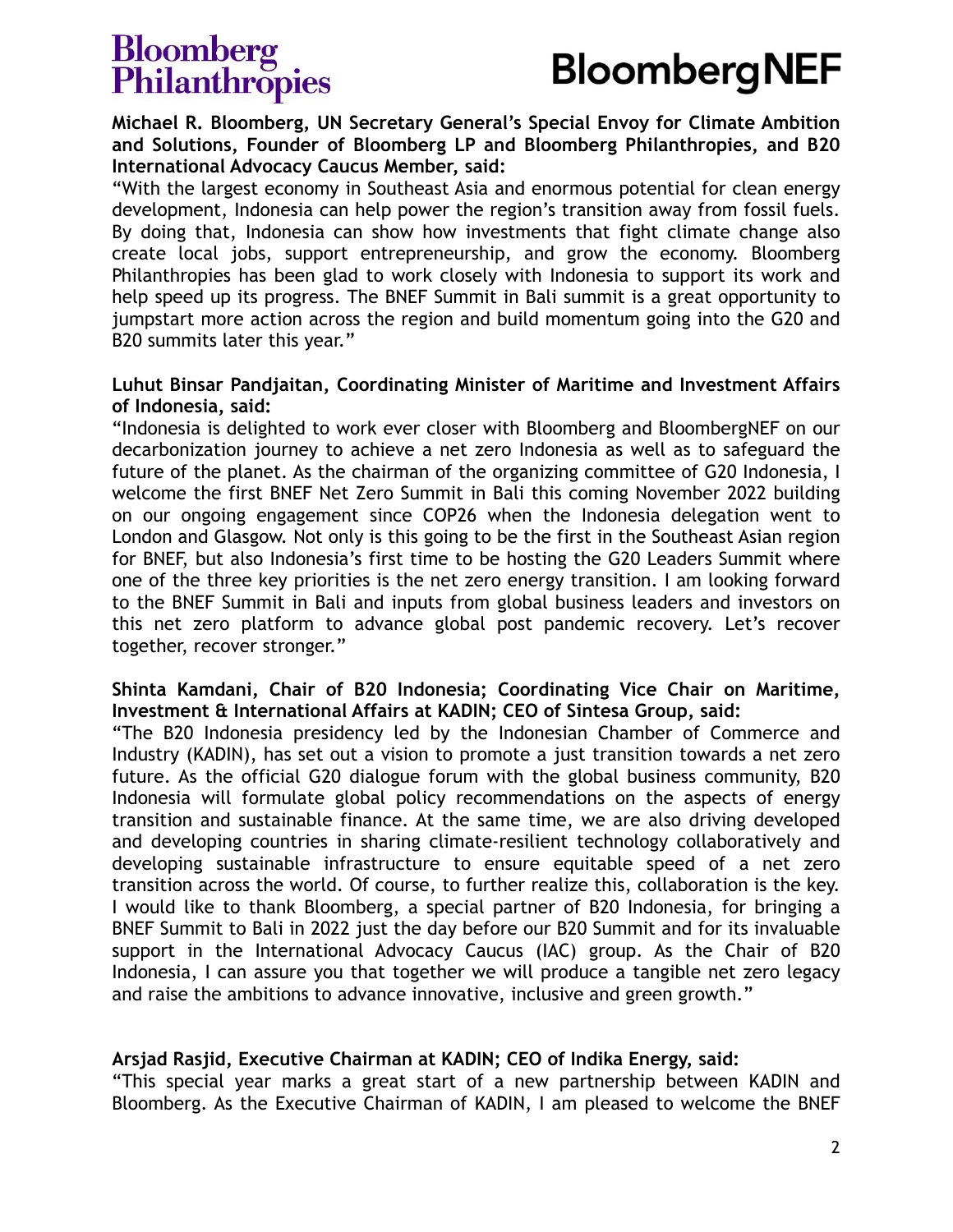## **Bloomberg** Philanthropies

# **BloombergNEF**

Summit in Indonesia, which aligns with the net zero priorities of the B20 and G20 2022 presidency. In fact, we are thankful for BNEF's support in promoting the G20 and B20 in Indonesia during the excellent BNEF Summit in New York, 19-20 April 2022. We have brought along a strong CEO delegation as part of KADIN's annual mission to the U.S. and Canada. Strong collaboration with international partners in the energy transition and decarbonization is a key area that I have pushed forward. I also welcome the very first BNEF Academy Indonesia in 2022 in collaboration with KADIN Net Zero Hub, an important initiative to support Indonesian CEOs and executives in their journey on achieving their respective net zero business models, which will create new enterprise values and help them to navigate this transition. Together, KADIN and Bloomberg can help the Indonesian business community to realize a green, resilient, and future-ready Indonesia."

### **Anindya Bakrie, Chairman of Supervisory Board at KADIN; B20 International Advocacy Caucus; CEO of Bakrie & Brothers, said:**

"We are now facing unprecedented global disruptions from Covid-19, geopolitics & trade and importantly the climate crisis that will challenge the entire global business community including Indonesia. I hope we can galvanise collective actions to navigate these disruptions and risks, and to seize new opportunities as we move towards a net zero post-pandemic future. As Chairman of the Supervisory Board at KADIN, I am committed to bringing the net-zero transition baton from COP26 in Glasgow to the B20 Summit in Bali. We know we cannot do it alone and we are delighted to welcome a great partnership ahead with Bloomberg. At the B20 IAC level, I am pleased to be joined by Mike Bloomberg as a fellow IAC member helping to drive the green & transition financing side. I also thank BloombergNEF who will convene its first Net Zero Summit in Bali later in November, which will be an important gathering of decision makers and policy makers to turbocharge a much-needed green recovery. As part of Bakrie Group's 80th anniversary, I am proud that we have embarked on an ambitious pivot journey focusing on 3Cs – Climate, Covid-19 and Capital – where we just launched VKTR focusing on the electrification and EV agenda that will make a net zero Indonesia closer into a reality. I hope this will be the first of long-lasting partnerships between Bloomberg and Indonesia."

### **Jon Moore, CEO of BloombergNEF, said:**

"The energy transition will take a different path in each country, but there will be data and lessons that can be shared globally. Indonesia, as the world's fourth most populous country, and the largest in Southeast Asia will be an important participant in the global transition. Our research shows that there could be a \$100tn investment opportunity over the next three decades. We thank the Republic of Indonesia for hosting the G20 and KADIN for presiding over the B20, and look forward to gathering Indonesian and global leaders at our BNEF Summit in Bali. Our goal will be to help direct investment and generate ideas that can help accelerate the transition in Indonesia, Southeast Asia and globally."

Further information about the BNEF Summit Bali can be found at: <https://about.bnef.com/summit/bali/>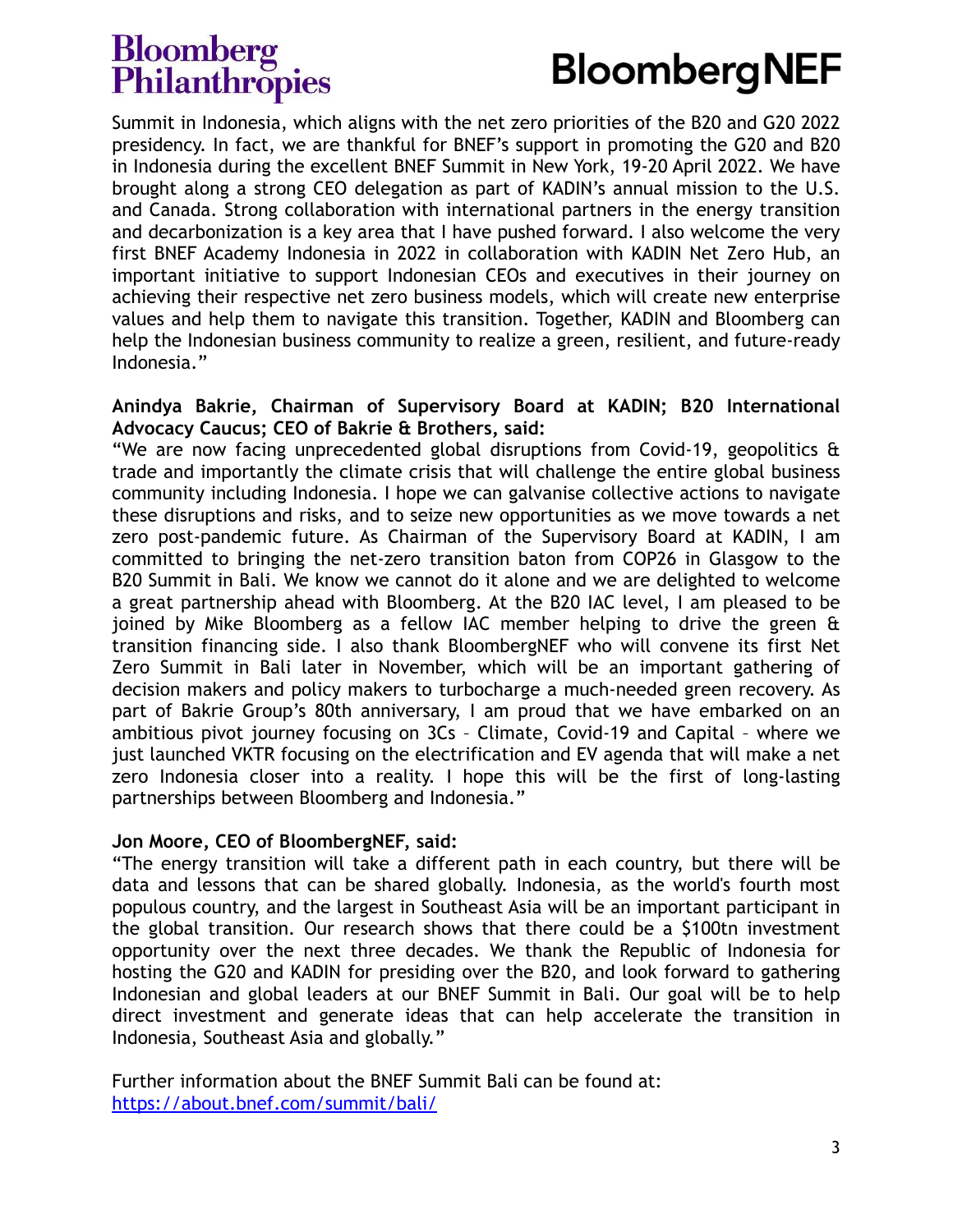# **Bloomberg<br>Philanthropies**

## **BloombergNEF**

**Contacts** Veronika Henze BloombergNEF +1-646-324-1596 [vhenze@bloomberg.net](mailto:vhenze@bloomberg.net)

Daphne Wang Bloomberg Philanthropies +1-212-205-0314 [daphne@bloomberg.org](mailto:daphne@bloomberg.org)

Rizal Lukman B20 Indonesia & KADIN [Secretariat@b20indonesia2022.org](mailto:Secretariat@b20indonesia2022.org)

### **About Bloomberg on Climate**

Led by Michael R. Bloomberg, a global climate champion and Special Envoy to the UN Secretary-General, Bloomberg is tackling the climate crisis from every angle.

Bloomberg Philanthropies is at the forefront of U.S. and global efforts to fight climate change and protect the environment across a key array of issues. Bringing together mayors and other government and business leaders, grassroots partners, and environmental advocates, Bloomberg Philanthropies implements bold programs that tackle the climate crisis and help build a more sustainable, resilient, and equitable economy. Its efforts are accelerating the transition from coal to clean energy, improving air quality and public health, advancing city climate action, protecting and preserving ocean ecosystems, and helping unlock billions of dollars in sustainable finance.

Bloomberg L.P. provides the global financial community with data-driven insights, news, and analysis to help them integrate an ESG lens across the investment process. As a company, Bloomberg L.P. is also leading by example, including committing to net-zero carbon emissions by 2025 and taking action in the communities where its employees live and work. And through Bloomberg's stewardship of the Task Force on Climate-related Financial Disclosures and the Climate Finance Leadership Initiative, Bloomberg is using the power of the capital markets to address climate change and support the transition to a net-zero economy.

### **About BloombergNEF**

[BloombergNEF](https://about.bnef.com/) (BNEF) is a strategic research provider covering global commodity markets and the disruptive technologies driving the transition to a low-carbon economy. Our expert coverage assesses pathways for the power, transport, industry, buildings and agriculture sectors to adapt to the energy transition. We help commodity trading, corporate strategy, finance and policy professionals navigate change and generate opportunities.

### **About Bloomberg Philanthropies**

Bloomberg Philanthropies invests in 810 cities and 170 countries around the world to ensure better, longer lives for the greatest number of people. The organization focuses on five key areas for creating lasting change: the Arts, Education, Environment, Government Innovation, and Public Health. Bloomberg Philanthropies encompasses all of Michael R. Bloomberg's giving, including his foundation, corporate, and personal philanthropy as well as Bloomberg Associates, a pro bono consultancy that works in cities around the world. In 2020, Bloomberg Philanthropies distributed \$1.6 billion. For more information, please visit [bloomberg.org](http://bloomberg.org/) or follow us on [Facebook,](https://www.facebook.com/bloombergdotorg/) [Instagram](https://www.instagram.com/bloombergdotorg/?hl=en), [YouTube](https://www.youtube.com/channel/UCTBGx5nppO4o_fOy7hqgyMg), and [Twitter.](https://twitter.com/BloombergDotOrg?ref_src=twsrc%255Egoogle%257Ctwcamp%255Eserp%257Ctwgr%255Eauthor)

### **About Coordinating Ministry of Maritime & Investment Affairs of the Republic of Indonesia**

The coordinating ministry of Maritime & Investment Affairs (CMMIA) is in charge of planning, coordinating as well as synchronizing policies in maritime and investment affairs. CMMIA supervises five key ministries, Ministry of Energy and Mineral Resources, Ministry of Investment, Ministry for Environment and Forestry, Ministry for Maritime Affairs and Fisheries, and Ministry of Tourism.